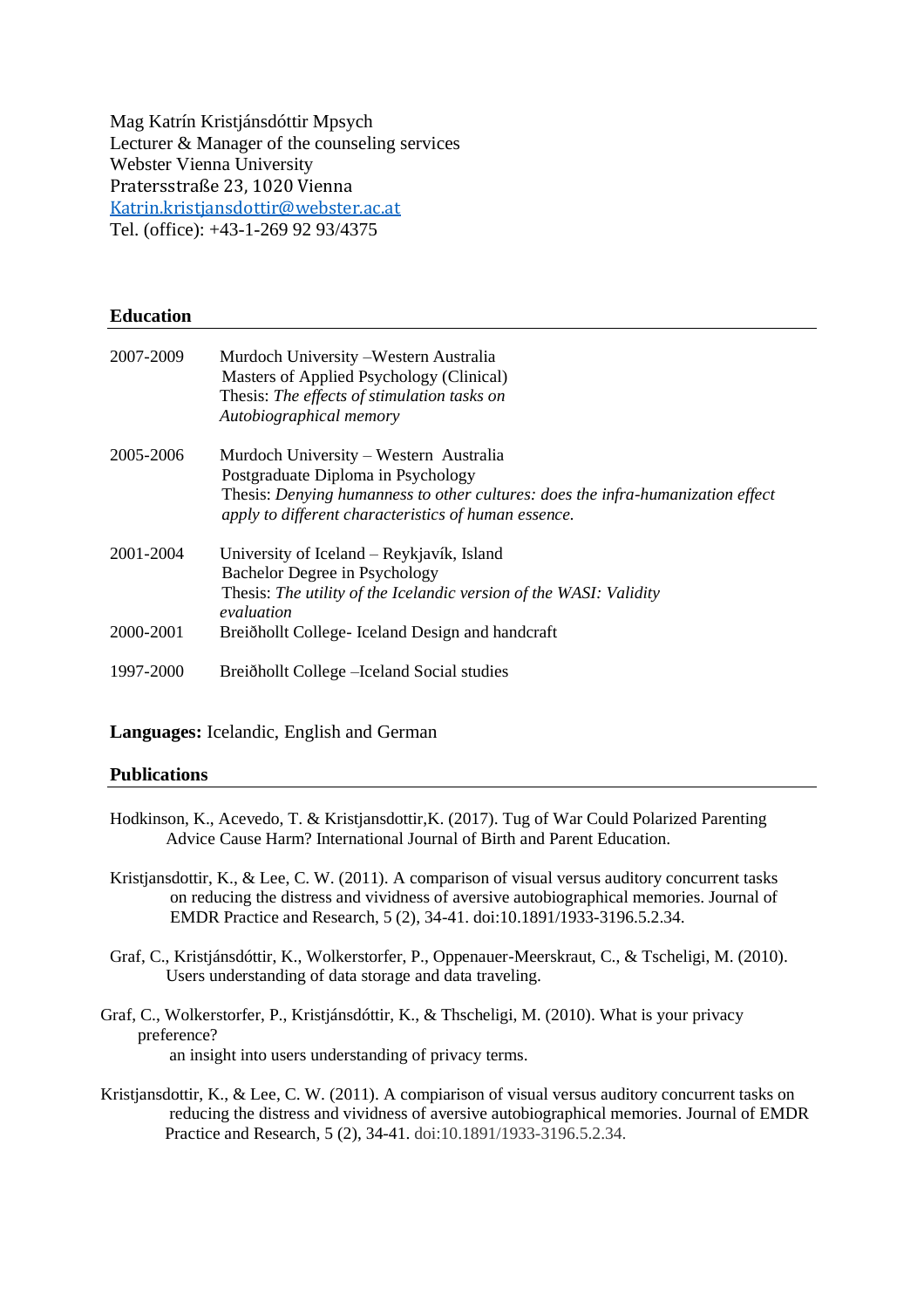# **Courses taught**

Bachelor

PSYC 1100 Introduction to Psychology PSYC 2475 Topics in Sex and Gender PSYC 3025 Psychology and Ethics PSYC 3325 Applied Learning Theory PSYC 4225 Introduction to Clinical Psychology PSYC 4300 Health Psychology PSYC 4825 Senior Thesis Graduate PSYC 5100 Approaches to Counseling and Therapy PSYC 6300 Internship

# **Other Training**

| <b>Wien 2020</b> | Lehrgang Klinische Psychologie, Österreichische Akademie für Psychologie                             |
|------------------|------------------------------------------------------------------------------------------------------|
| <b>Wien 2021</b> | Neurofeedback trainer, Dr. Schmid, Mindmedia Fortbildung gemäß<br>Psychologengesetz 2013 (AT) 125 EH |
| Wien 2018/19     | ISST Schematherapie 25 stunden Seminars, Zentren für Seelische Gesundheit<br><b>BBRZMED 56 EH</b>    |
| Wien 2018        | Meditation teacher training, The Mindfulness Center                                                  |
| <b>Wien 2014</b> | Mindful Motherhood Professional Training 15 CE                                                       |
| 2013 Wien        | Making EMDR effective and developmentally appropriate for children, Ana<br>Gomez (12 CE credits)     |
| 2008 Australia   | <b>EMDR</b> therapist training Level 1 Australia                                                     |
| 2006 Australia   | Parent-child Mother Goose Program Teacher Training                                                   |

# **Membership**

BÖP Berufsband Österreichischer PsychologInen Australian Psychology Association Icelandic Psychology Association Murdoch University Alumni Wester Australia Sexology Society (WASS)

# **Professional Experience**